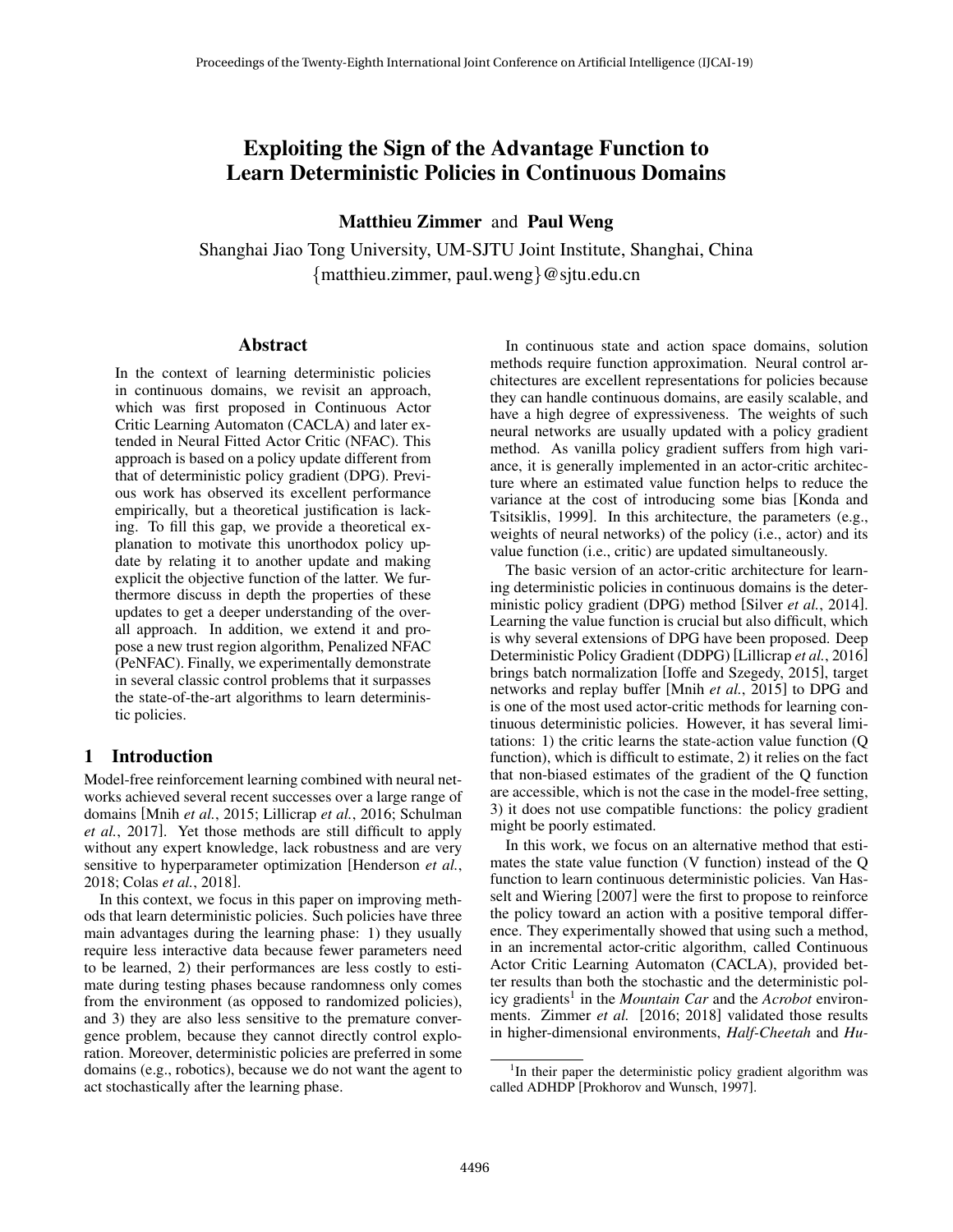*manoid* in Open Dynamic Engine [Smith, 2005], and proposed several extensions with the Neural Fitted Actor Critic (NFAC) algorithm. However, no theoretical explanation for their good performance, nor a clear discussion about which objective function those methods optimize were given. Providing such an explanation would help understand better why those algorithms work well, what are their properties and limitations, and how to further improve them.

We first show that CACLA and NFAC can be viewed as policy gradient methods and that they are closely related to a specific form of the stochastic policy gradient (SPG) [Sutton *et al.*, 1999]. Then we discuss some of their properties and limitations. Moreover, we extend them with trust region updates and call the new algorithm Penalized Neural Fitted Actor Critic (PeNFAC). Finally, we experimentally show that PeNFAC performs well on three high-dimensional continuous environments compared to the state-of-the-art methods.

# 2 Background

A continuous Markov Decision Process (MDP) [Sutton, 1988] is a tuple  $(S, A, T, R, T_0)$  where S is a continuous state space,  $A$  is a continuous action space with m dimensions,  $T : S \times A \times S \rightarrow [0, 1]$  is a transition function,  $R : S \times A \rightarrow \mathbb{R}$  is a reward function,  $T_0$  is a distribution over initial states. In the model-free setting, it is assumed that the transition function  $T$  and the reward function  $R$  are unknown and can only be sampled at specific states according to the interaction between the agent and the environment.

The following notations are used:  $\mu$  represents a deterministic policy and  $\pi$  a stochastic one. Thus, for a given state  $s \in \mathcal{S}$ ,  $\mu(s)$  is an action,  $\pi(a|s)$  is the probability of sampling action a from the policy  $\pi$ , and  $\pi(\cdot|s)$  is a distribution over the action space A. For a policy  $\pi$ , we denote the discounted state distribution by:

$$
d_{\gamma}^{\pi}(s) = \int_{\mathcal{S}} T_0(s_0) \sum_{t=0}^{\infty} \gamma^t p(s|s_0, t, \pi) ds_0
$$

where  $\gamma \in [0, 1)$  is a discount factor and  $p(s|s_0, t, \pi)$  is the probability of being in state s after applying policy  $\pi t$ timesteps from state  $s_0$ . Its state value function is defined by  $V^{\pi}(s) = \mathbb{E}_{\pi} \left[ \sum_{t=0}^{\infty} \gamma^{t} R(S_t, A_t) \middle| S_0 = s \right]$  where  $\mathbb{E}_{\pi}$  is the expectation induced by T and  $\pi$ , and for all t,  $S_t$  and  $A_t$ are random variables. Its action value function is given by  $Q^{\pi}(s, a) = \mathbb{E}_{\pi} \left[ \sum_{t=0}^{\infty} \gamma^t R(S_t, A_t) \middle| S_0 = s, A_0 = a \right],$  and its advantage function by  $A^{\pi}(s, a) = Q^{\pi}(s, a) - V^{\pi}(s)$ .

In reinforcement learning, the goal is to find a policy that optimizes the expectation of the discounted rewards:

$$
J(\pi) = \mathbb{E}_{\pi} \Big[ \sum_{t=0}^{\infty} \gamma^t R(S_t, A_t) \Big| S_0 \sim T_0 \Big].
$$

Due to the continuity of the state/action spaces, this optimization problem is usually restricted to a class of parametrized policies, which we denote  $\pi_{\theta}$  (stochastic case) or  $\mu_{\theta}$  (deterministic case). To simplify notations, we may write  $\pi$  or  $\mu$ instead of  $\pi_{\theta}$  or  $\mu_{\theta}$ . The stochastic policy gradient (SPG) in the continuous case can be written as [Sutton *et al.*, 1999]:

$$
\nabla_{\theta} J(\pi) = \int_{\mathcal{S}} d_{\gamma}^{\pi}(s) \int_{\mathcal{A}} A^{\pi}(s, a) \nabla_{\theta} \pi_{\theta}(a|s) da ds. \tag{1}
$$

The DPG is defined as [Silver *et al.*, 2014]:

$$
\nabla_{\theta} J(\mu) = \int_{\mathcal{S}} d_{\gamma}^{\mu}(s) \Delta_{\text{DPG}}(s, \mu_{\theta}) ds, \tag{2}
$$

where

$$
\Delta_{\text{DPG}}(s,\mu_{\theta}) = \nabla_a A^{\mu}(s,a) \big|_{a=\mu_{\theta}(s)} \nabla_{\theta} \mu_{\theta}(s). \tag{3}
$$

Policy gradient methods usually take a step according to those directions:  $\theta_{t+1} \leftarrow \theta_t + \alpha \nabla_{\theta} J$ . However, it is difficult to select a proper learning rate  $\alpha$  to control the step size. If  $\alpha$  is too big, the method may diverge. If it is too low, the learning will converge slowly (thus requiring more samples). To overcome this difficulty, a trust region method can be used to control the step size [Schulman *et al.*, 2015]. Indeed, one can guarantee monotonic gradient updates by exploiting an approximation of the policy advantage function [Kakade and Langford, 2002] of  $\tilde{\pi}$  with respect to  $\pi$ , which measures the difference of performance between the two policies:

$$
J(\tilde{\pi}) = J(\pi) + \int_{S} d\tilde{\pi}(s) \int_{A} \tilde{\pi}(a|s) A^{\pi}(s, a) da ds, \quad (4)
$$

$$
\approx J(\pi) + \int_{S} d\tilde{\pi}(s) \int_{A} \tilde{\pi}(a|s) A^{\pi}(s, a) da ds.
$$

The latter approximation holds when the two policies are close, which can be enforced by a KL divergence constraint in trust region policy optimization [Schulman *et al.*, 2015].

# 3 Algorithms

In this section, we recall three related algorithms (CACLA, CAC, NFAC) that we discuss later.

#### 3.1 Continuous Actor Critic Learning Automaton

Continuous Actor Critic Learning Automaton (CACLA) [Van Hasselt and Wiering, 2007] is an actor-critic method that learns a stochastic policy  $\pi$  and its estimated value function  $\hat{V}^{\pi}$ . We assume in this paper that CACLA uses isotropic Gaussian exploration, which implies that  $\pi$  can be written as follows:

$$
\pi_{\theta,\sigma}(\cdot|s) = \mathcal{N}(\mu_{\theta}(s), \sigma^2 I) \tag{5}
$$

where I is the identity matrix and  $\sigma > 0$  possibly annealed during learning. CACLA alternates between two phases:

1) a hill climbing step in the action space using a random optimization (RO) algorithm [Maatyas, 1965],

2) a gradient-like update in the policy parameter space. RO consists in repeating the following two steps:

i) sample a new action  $a'$ , which is executed in the environment in current state s, by adding a normally distributed noise to the current action  $a = \mu(s)$ ,

ii) if  $R(s, a') + \gamma \hat{V}^{\pi}(s') > \hat{V}^{\pi}(s)$  then  $a \leftarrow a'$  else a does not change.

Phase 2) is based on following update:

If 
$$
\delta(s, a) > 0 : \tilde{\theta} \leftarrow \theta - \alpha (\mu_{\theta}(s) - a) \nabla_{\theta} \mu_{\theta}(s)
$$
, (6)

where  $\delta(s, a) = R(s, a) + \gamma \hat{V}^{\pi}(s') - \hat{V}^{\pi}(s)$  is the temporal difference (TD) error. As the expectation of the TD error is equal to the advantage function, this update can be interpreted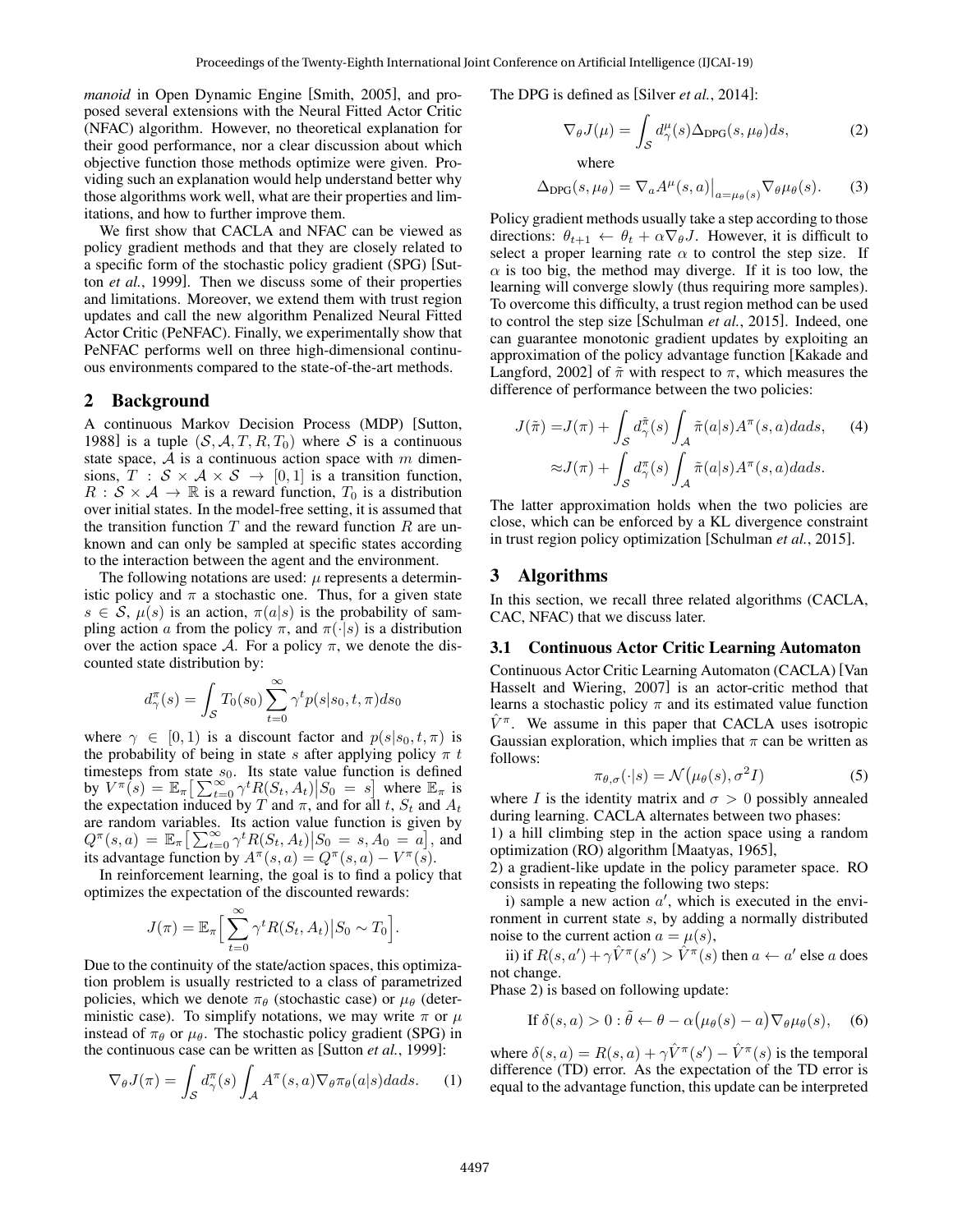as follows: if an exploratory action  $a$  has a positive advantage then policy  $\mu$  should be updated towards  $a$ .

Note that although CACLA executes a stochastic policy  $\pi$ , it can be seen as learning a deterministic policy  $\mu$ . Van Hasselt and Wiering [2007] state that when learning in continuous action space, moving away from a bad action could be meaningless. Indeed, while for stochastic policies, the probability of a bad action can be decreased, for deterministic policies, moving in the action space in the opposite direction of an action with a negative advantage may not necessarily lead to better actions. Thus, CACLA's update is particularly appropriate for learning continuous deterministic policies.

# 3.2 Continuous Actor Critic

In our discussion, we also refer to a slightly different version of CACLA, Continuous Actor Critic (CAC) [Van Hasselt and Wiering, 2007]. The only difference between CAC and CA-CLA is that the update in CAC is scaled by the TD error:

If 
$$
\delta(s, a) > 0 : \tilde{\theta} \leftarrow \theta - \alpha \delta(s, a) (\mu_{\theta}(s) - a) \nabla_{\theta} \mu_{\theta}(s), (7)
$$

Thus an action with a larger positive advantage (here, estimated by the TD error) will have a bigger impact over the global objective.

# 3.3 Neural Fitted Actor Critic

The Neural Fitted Actor Critic (NFAC) [Zimmer *et al.*, 2016; Zimmer *et al.*, 2018] algorithm is an efficient instantiation of the CACLA update, which integrates the following techniques: batch normalization,  $\lambda$ -returns for both the critic and the actor, and batch learning with Adam[Kingma and Ba, 2015]. In this algorithm, the update of the parameters is not done anymore at each time step, but at the end of a given number of episodes.

#### 4 Discussions

In this section, we discuss the algorithms to provide some theoretical explanation for their good performance.

#### 4.1 CACLA

We first explain the relationship between an algorithm based on stochastic policy gradient (SPG) and CACLA. For this discussion, we assume that SPG is applied to parametrized policies that are Gaussian policies  $\pi_{\theta,\sigma}$  (i.e., Gaussian around  $\mu_{\theta}$ ). Then the first common feature between the two algorithms is that the distributions over states they induce during learning are the same (i.e.,  $d^{\pi}_{\gamma}(s)$ ) because they both use the same exploratory policy to interact with the environment. Moreover, SPG can be written as follows:

$$
\nabla_{\theta} J(\pi_{\theta,\sigma})
$$
\n
$$
= \int_{S} d_{\gamma}^{\pi}(s) \int_{A} \pi_{\theta,\sigma}(a|s) A^{\pi}(s,a) \nabla_{\theta} \log \pi_{\theta}(a|s) dads,
$$
\n
$$
= \frac{1}{\sigma^2} \int_{S} d_{\gamma}^{\pi}(s) \int_{A} \pi_{\theta,\sigma}(a|s) A^{\pi}(s,a) (a - \mu_{\theta}(s)) \cdot \nabla_{\theta} \mu_{\theta}(s) dads.
$$

For CACLA, we interpret update (6) as a stochastic update in the following direction:

$$
\int_{S} d_{\gamma}^{\pi}(s) \Delta_{\text{CACLA}}(s, \mu_{\theta}) ds,
$$
\n
$$
\text{with } \Delta_{\text{CACLA}}(s, \mu_{\theta}) = \int_{\mathcal{A}} \pi_{\theta, \sigma}(a|s) H(A^{\pi}(s, a)) \times \left(\mu_{\theta}(s) - a\right) \nabla_{\theta} \mu_{\theta}(s) da,
$$
\n
$$
(4.47)
$$

where  $H$  is the Heaviside function. Indeed, the inner integral is estimated using a single Monte Carlo sample during the run of CACLA.

Under this form, it is easy to see the similarity between SPG and CACLA. The constant factor  $\frac{1}{\sigma^2}$  can be neglected because it may be integrated into the learning rate. The sign difference of the term  $(a - \mu_{\theta}(s))$  is because SPG performs gradient ascent and CACLA gradient descent. So the main difference between SPG and CACLA is the replacement of  $A^{\pi}(s, a)$  by  $H(A^{\pi}(s, a))$ . Therefore CACLA optimizes its exploratory stochastic policy through an approximation of SPG hoping to improve the underlying deterministic policy (for a fixed state, the direction of CACLA and SPG are the same up to a scalar).

Moreover, relating CACLA's update with (8) also brings to light two main limitations. The first one concerns the inner integral over the action space which has a high variance. Therefore, we expect CACLA to be less and less data efficient in high-dimension action space (which is the main theoretical justification of DPG over SPG - see Appendix B.1). The second limitation that appears is that over one update, CACLA does not share the same exact optimal solutions as DPG or SPG. Indeed, if we define  $\theta^*$  such as  $\nabla_{\theta} J(\mu_{\theta})|_{\theta=\theta^*} = 0$  it is not possible to prove that  $(8)$  will also be 0 (because of the integral over the state space). It means that CACLA could decrease the performance of this local optimal solution.

#### 4.2 CAC

Similarly, the update in CAC can be seen as a stochastic update in the following direction:

$$
\int_{S} d_{\gamma}^{\pi}(s) \Delta_{\text{CAC}}(s, \mu_{\theta}) ds,
$$
  
with 
$$
\Delta_{\text{CAC}}(s, \mu_{\theta}) = \int_{\mathcal{A}} \pi_{\theta, \sigma}(a|s) A^{\pi}(s, a) H(A^{\pi}(s, a)) \times
$$

$$
(\mu_{\theta}(s) - a) \nabla_{\theta} \mu_{\theta}(s) da.
$$

This shows that CAC is even closer to SPG than CACLA and provides a good theoretical justification of this update at a local level (not moving in potentially worst action). However, there is also a justification at a more global level.

Lemma 4.1. *For a fixed state, when the exploration tends to zero, CAC maintains the sign of the DPG update with a scaled magnitude:*

$$
\lim_{\sigma \to 0} \Delta_{CAC}(s, \mu_{\theta}) \leftarrow g^{+}(s, \pi) \circ \Delta_{DPG}(s, \mu_{\theta}), \qquad (9)
$$

*where*  $g^+(s, \pi)$  *is a positive function between*  $[0;1]^n$  *with n as the number of parameters of the deterministic policy and* ◦ *is the Hadamard product (element-wise product).*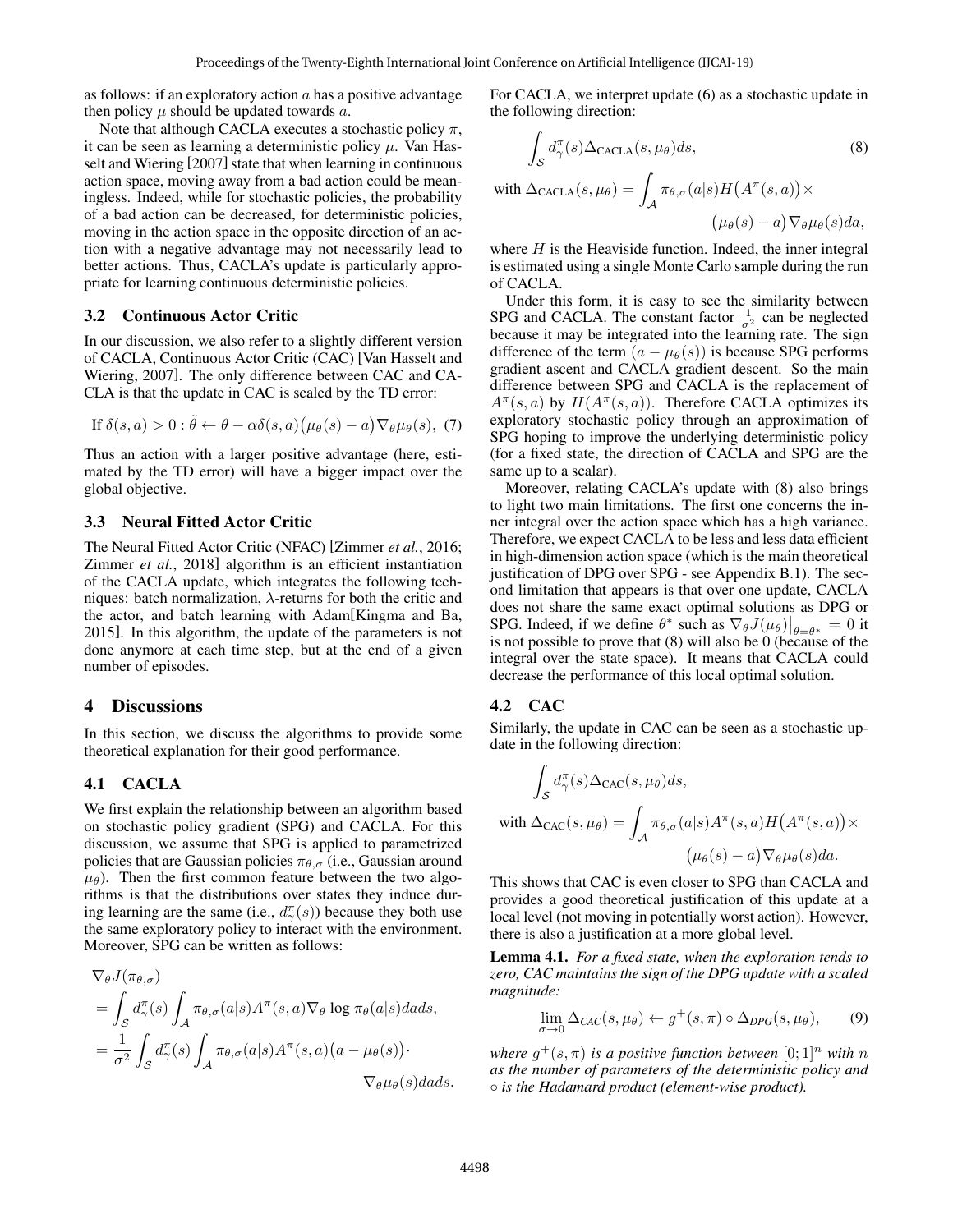The proof is provided in Appendix A.1. The consequence of this lemma is that, for a given state and low exploration, a local optimal solution for DPG will also be one for CAC. However it is still not the case for the overall update because of the integral over the different states. The weights given to each direction over different states are not the same in CAC and DPG. One might think that in such a case, it would be better to use DPG. However, in practice, the CAC update may in fact be more accurate when using an approximate advantage function. Indeed, there exist cases where DPG with an approximate critic might update towards a direction which could decrease the performance. For instance, when the estimated advantage  $\hat{A}(s, \mu(s))$  is negative, the advantage around  $\mu(s)$  is therefore known to be poorly estimated. In such a case, thanks to the Heaviside function, CAC will not perform any update for actions  $a$  in the neighborhood of  $\mu(s)$  such that  $A(s, a) \leq 0$ . However, in such a case, DPG will still perform an update according to this poorly estimated gradient.

# 5 Extension to Trust Region

In this section, we extend the approach to use a trust region method.

#### 5.1 Trust Region for Deterministic Policies

We now introduce a trust region method dedicated to continuous deterministic policies. Given current deterministic policy  $\mu$ , and an exploratory policy  $\pi$  defined from  $\mu$ , the question is to find a new deterministic policy  $\tilde{\mu}$  that improves upon  $\mu$ . Because a deterministic policy is usually never played in the environment outside of testing phases, a direct measure between two deterministic policies (i.e., a deterministic equivalent of Equation 4) is not directly exploitable. Instead we introduce the following measure:

**Lemma 5.1.** *The performance*  $J(\tilde{\mu})$  *of a deterministic policy*  $\tilde{\mu}$  *can be expressed by the advantage function of another stochastic policy* π *built upon a deterministic policy* µ *as:*

$$
J(\tilde{\mu}) = J(\mu) + \int_{\mathcal{S}} d^{\pi}_{\gamma}(s) \int_{\mathcal{A}} \pi(a|s) A^{\mu}(s, a) da ds + \int_{\mathcal{S}} d^{\tilde{\mu}}_{\gamma}(s) A^{\pi}(s, \tilde{\mu}(s)) ds. \quad (10)
$$

See Appendix A.2 for the proof. The first two quantities in the RHS of (10) are independent of  $\tilde{\mu}$ . The second one represents the difference of performance from moving from the deterministic policy  $\mu$  to its stochastic version  $\pi$ . Because  $d_{\gamma}^{\tilde{\mu}}$  would be too costly to estimate, we approximate it with the simpler quantity  $d_{\gamma}^{\pi}$ , as done by Schulman *et al.* [2015] for TRPO, a predecessor to PPO.

**Theorem 5.2.** *Given two deterministic policies*  $\mu$  *and*  $\tilde{\mu}$ *, a stochastic Gaussian policy*  $\pi$  *with mean*  $\mu(s)$  *in state s* and *independent variance*  $\sigma$ *, if the transition function*  $T$  *is*  $L$ -*Lipschitz continuous with respect to the action from any state* *then:*

$$
\left| \int_{S} d^{\tilde{\mu}}(s) A^{\pi}(s, \tilde{\mu}(s)) - \int_{S} d^{\pi}(s) A^{\pi}(s, \tilde{\mu}(s)) \right| \leq
$$
  

$$
\frac{\epsilon L}{1 - \gamma} \max_{t > 0} (||\tilde{\mu}(s) - \mu(s)||_{2, \infty} + \frac{2m\sigma}{\sqrt{2\pi}})^{t},
$$

 $where \epsilon = max_{s,a} | A^{\pi}(s,a) |.$ 

The proof is available in Appendix A.3. Thus, to ensure a stable improvement at each update, we need to keep both  $||\mu - \tilde{\mu}||_{2,\infty}$  and  $\sigma$  small. Note that the Lipschitz continuity condition is natural in continuous action spaces. It simply states that for a given state, actions that are close will produce similar transitions.

#### 5.2 Practical Algorithm

To obtain a concrete and efficient algorithm, the trust region method can be combined with the previous algorithms. Its integration to NFAC with a CAC update for the actor is called Penalized Neural Fitted Actor Critic (PeNFAC).

Van Hasselt and Wiering [2007] observed that the CAC update performs worse that the CACLA update in their algorithms. In their setting where the policy and the critic are updated at each timestep, we believe this observation is explained by the use of the TD error (computed from a single sample) to estimate the advantage function. However, when using variance reduction techniques such as  $\lambda$ -returns and learning from a batch of interactions, or when mitigating the update with a trust region constraint, we observe that this estimation becomes better (see Figure 4). This explains why we choose a CAC update in PeNFAC.

In order to ensure that  $||\mu - \tilde{\mu}||_{2,\infty}$  stays small over the whole state space, we approximate it with a Euclidean norm over the state visited by  $\pi$ . To implement this constraint, we add a regularization term to the update and automatically adapts its coefficient, for a trajectory  $(s_0, s_1, \ldots, s_h)$ :

$$
\sum_{t=0}^{h-1} \Delta_{\text{CAC}}(s_t, \mu_\theta) + \beta \nabla_{\theta} ||\mu_{\text{old}}(s_t) - \mu_{\theta}(s_t)||_2^2,
$$

where  $\beta$  is a regularization coefficient. Similarly to the adaptive version of Proximal Policy Optimization (PPO) [Schulman *et al.*, 2017],  $\beta$  is updated in the following way (starting from  $\beta \leftarrow 1$ :

- if  $\hat{d}(\mu, \mu_{old}) < d_{target}/1.5$ :  $\beta \leftarrow \beta/2$ ,
- if  $\hat{d}(\mu, \mu_{\text{old}}) > d_{\text{target}} \times 1.5: \beta \leftarrow \beta \times 2$ ,

where  $\hat{d}(\mu, \mu_{old}) = \frac{1}{\sqrt{n}}$  $\frac{1}{mL} \sum_{s \sim \pi} ||\mu_{\text{old}}(s) - \mu_{\theta}(s)||_2$  with  $L$ being the number of gathered states. Those hyper-parameters are usually not optimized because the learning is not too sensitive to them. The essential value to adapt for the designer is  $d<sub>target</sub>$ . Note that the introduction of this hyperparameter mitigates the need to optimize the learning rate for the update of the policy, which is generally a much harder task.

# 6 Experiments

We performed two sets of experiments to answer the following questions: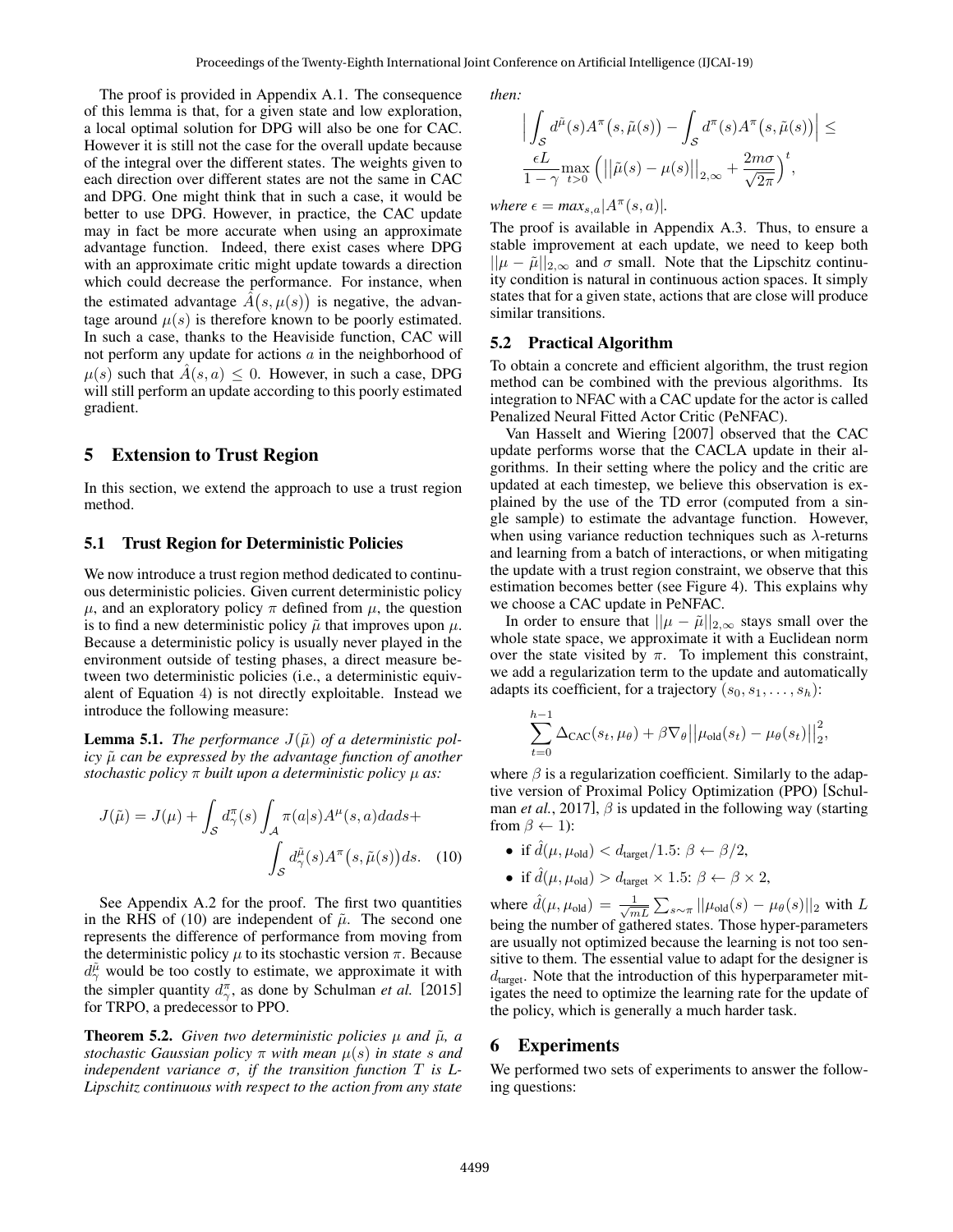

Figure 1: Comparison of PeNFAC, DDPG and deterministic PPO over 60 different seeds for each algorithm in Hopper.

1) How does PeNFAC compare with state-of-the-art algorithms for learning deterministic policies?

2) Which components of PeNFAC contribute the most to its performance?

The experiments were performed on environments with continuous state and action spaces in a time-discretized simulation. We chose to perform the experiments on OpenAI Roboschool [Schulman *et al.*, 2017], a free open-source software, which allows anyone to easily reproduce our experiments. In order to evaluate the performance of an algorithm, deterministic policies  $\mu$  obtained during learning are evaluated at a constant interval during testing phases: policy  $\mu$ is played in the environment without exploration. The interactions gathered during this evaluation are not available to any algorithms. The source code of the PeNFAC algorithm is available at github.com/matthieu637/ddrl. The hyperparameters used are reported in Appendix E as well as the considered range during the grid search.

#### 6.1 Performance of PeNFAC

We compared the performance of PeNFAC to learn continuous deterministic policies with two state-of-the-art algorithms: PPO and DDPG. A comparison with NFAC is available in the ablation study (Section 6.2) and in Appendix C. Because PPO learns a stochastic policy, for the testing phases, we built a deterministic policy as follows  $\mu(s) = \mathbb{E}[a|a \sim$  $\pi_{\theta}(\cdot, s)$ . We denote this algorithm as "deterministic PPO". In Appendix D, we experimentally show that this does not penalize the comparison with PPO, as deterministic PPO provides better results than standard PPO. For PPO, we used the OpenAI Baseline implementation. To implement PeN-FAC and compare it with NFAC, we use the DDRL library [Zimmer *et al.*, 2018]. Given that DDPG is present in those two libraries, we provided the two performances for it. The OpenAI Baseline version uses an exploration in the parameter space and the DDRL version uses n-step returns.



Figure 2: Comparison of PeNFAC, DDPG and deterministic PPO over 60 different seeds for each algorithm in HalfCheetah.



Figure 3: Comparison of PeNFAC, DDPG and deterministic PPO over 60 seeds for each algorithm in Humanoid.

We performed learning experiments over three highdimensional domains: Hopper, HalfCheetah and Humanoid. Dimensions of  $S \times A$  are  $15 \times 3$  (Hopper),  $26 \times 6$  (HalfCheetah) and  $44 \times 17$  (Humanoid).

The neural network architecture is composed of two hidden layers of 64 units for either the policy or the value function. The choice of the activation function in the hidden units was optimized for each algorithm: we found that ReLU was better for all of them except for PPO (where tanh was better). The output activation of the critic is linear and the output activation of the actor is tanh.

In Figures 1-4, the lighter shade depicts one standard deviation around the average, while the darker shade is the standard deviation divided by the square root of the number of seeds.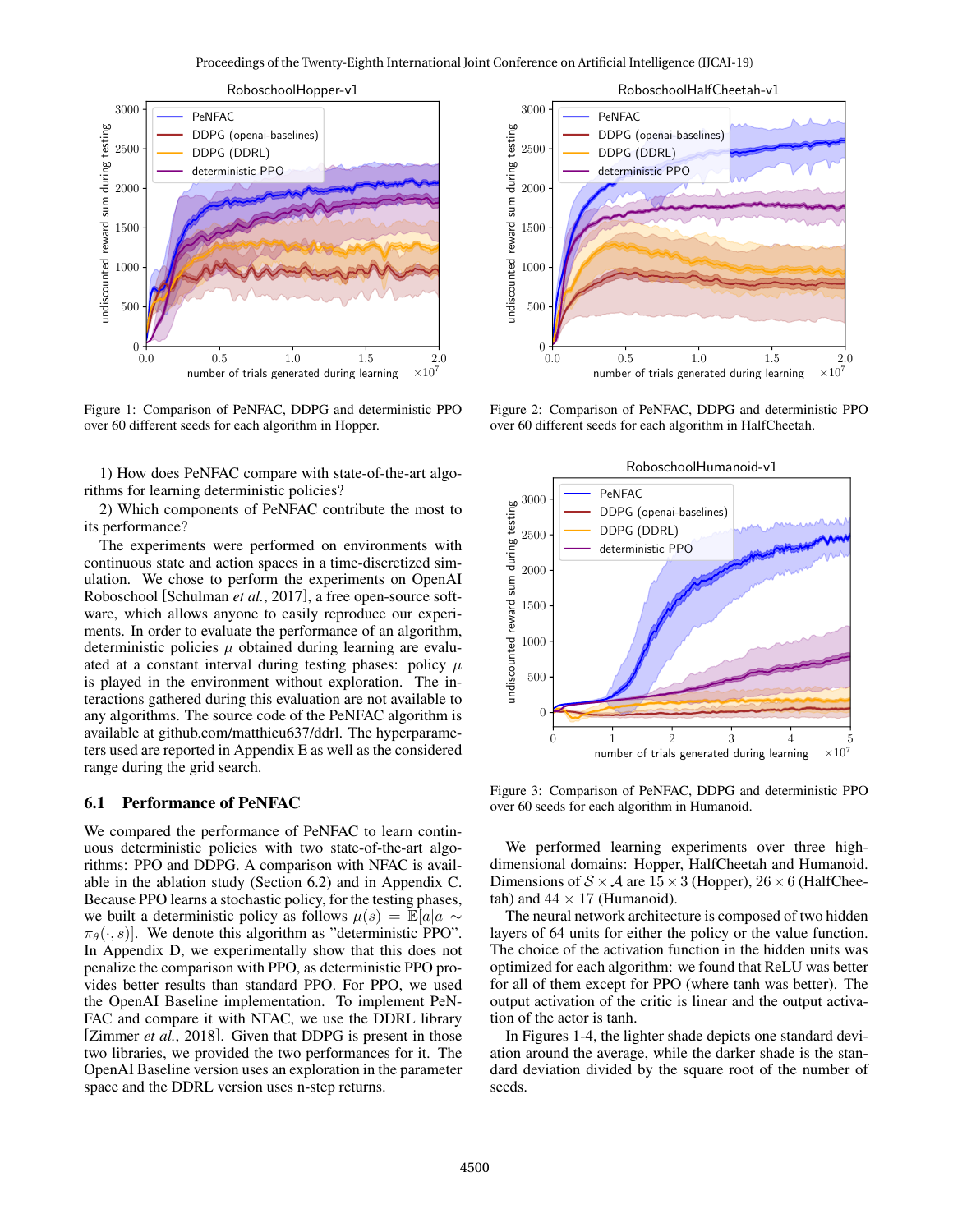In Figures 1-3, PeNFAC outperforms DDPG and deterministic PPO during the testing phase. On Humanoid, even after optimizing the hyperparameters, we could not obtain the same results as those of Schulman *et al.* [2017]. We conjecture that this may be explained as follows: 1) the Roboschool-Humanoid moved from version 0 to 1, 2) deterministic PPO



Figure 4: Comparison of the different components ( $\lambda$ -returns, fitted value-iteration, CAC vs CACLA update, batch normalization) of the PeNFAC algorithm during the testing phase over the HalfCheetah environment and 60 seeds for each version.

might be less efficient than PPO, 3) neither LinearAnneal for the exploration, nor adaptive Adam step size is present in the OpenAI Baseline implementation. However, we argue that the comparison should still be fair since PeNFAC also does not use those two components. On Humanoid, we did not find a set of hyperparameters where DDPG could work correctly with both implementations.

# 6.2 Components of PeNFAC

In Figure 4, we present an ablation analysis in the HalfCheetah domain to understand which components of the PenFAC algorithm are the most essential to its good performance. From top to bottom plots of Figure 4, we ran PenFAC with or without trust region, with or without  $\lambda$ -returns, with or without fitted value iteration, with CACLA update or CAC update, and finally with or without batch normalization.

It appears that  $\lambda$ -returns and fitted value iteration are the most needed, while the effect of batch normalization is small and mostly helps in the beginning of the learning.

We also tried updating the actor every timestep without taking into account the sign of the advantage function (i.e., using SPG instead of CAC), but the algorithm was not able to learn at all. This also demonstrates that the CAC update is an essential component of PenFAC.

# 7 Conclusion

In the context of learning deterministic policies, we studied the properties of two not very well-known but efficient updates, Continuous Actor Critic Learning Automaton (CA-CLA) and Continuous Actor Critic (CAC). We first showed how closely they both are related to the stochastic policy gradient (SPG). We explained why they are well designed to learn continuous deterministic policies when the value function is only approximated. We also highlighted the limitations of those methods: a potential poor sample efficiency when the dimension of the action space increases and no guarantee that the underlying deterministic policy will converge toward a local optimum of  $J(\mu_{\theta})$  even with a linear approximation.

In the second part, we extended Neural Fitted Actor Critic (NFAC), itself an extension of CACLA, with a trust region constraint designed for deterministic policies and proposed a new algorithm, Penalized NFAC (PeNFAC). Finally, we tried our implementation on various high-dimensional continuous environments and showed that PeNFAC performs better than DDPG and PPO to learn continuous deterministic policies.

As future work, we plan to consider off-policy learning and the combination of the updates of CAC and DPG together to ensure the convergence toward a local optimum while benefiting from the good updates of CAC.

# Acknowledgments

This work has been supported in part by the program of National Natural Science Foundation of China (No. 61872238). Experiments presented in this paper were carried out using the Grid'5000 testbed, supported by a scientific interest group hosted by Inria and including CNRS, RENATER and several Universities as well as other organizations (see https://www.grid5000.fr).